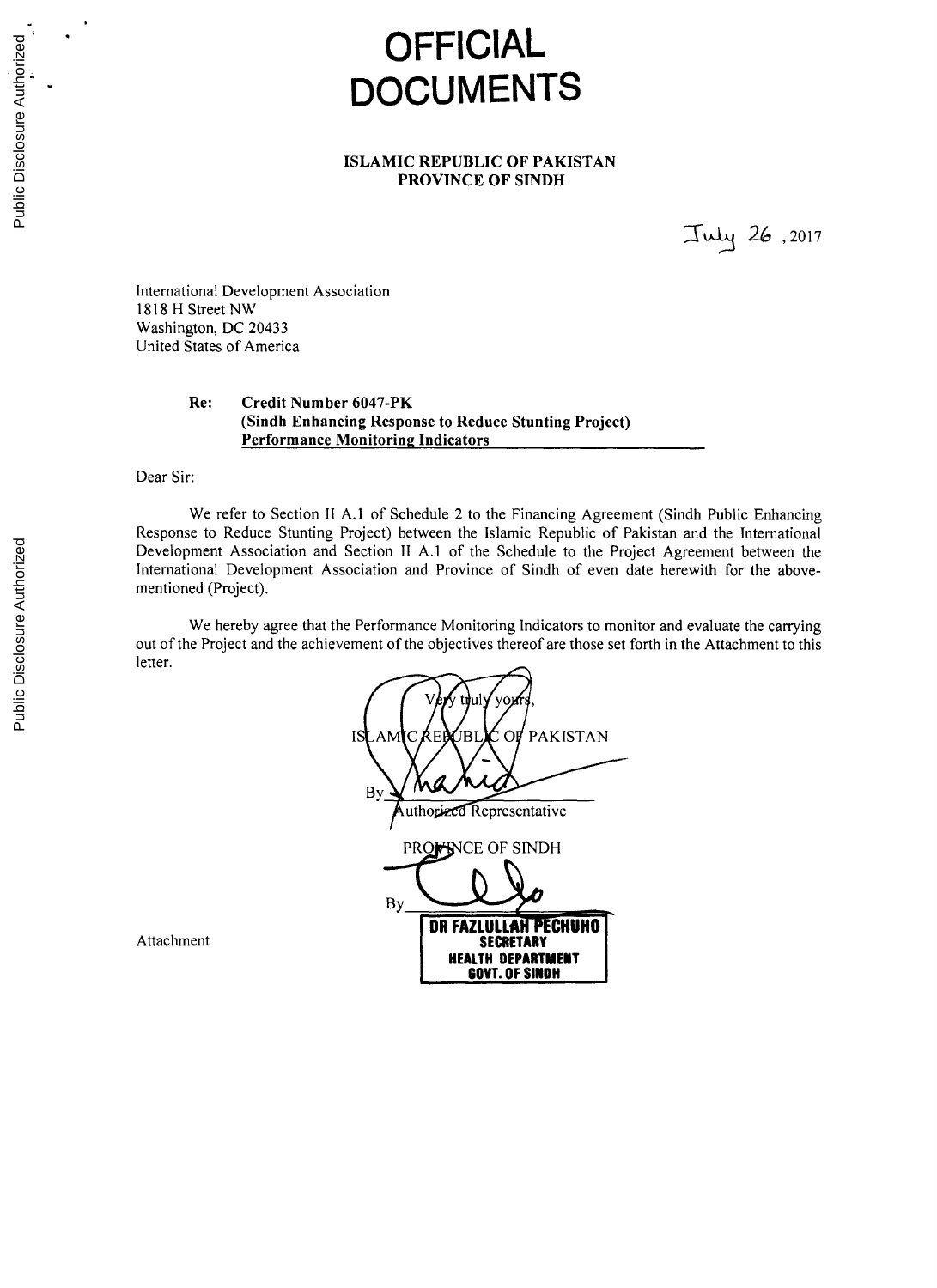# Results Framework

 $\sim$ 

 $\mathbf{r}$ 

 $\mathbb{Z}^{|\mathbf{1}\rangle}$ 

#### COUNTRY: Pakistan **Sindh Enhancing Response to Reduce Stunting**

### Project Development Objectives

The Project Development Objective (PDO) is to contribute to the reduction of the stunting rate among children under **5** years of age **by** targeting the most affected districts in the Province of Sindh.

#### Project Development Objective Indicators

| <b>Indicator Name</b>                          | Core | Unit of<br>Measure | <b>Baseline</b> | <b>End Target</b> | Frequency | Data Source/Methodology | <b>Responsibility for</b><br><b>Data Collection</b> |
|------------------------------------------------|------|--------------------|-----------------|-------------------|-----------|-------------------------|-----------------------------------------------------|
| Name: Stunting prevalence<br>(moderate/severe) |      | Percenta<br>ge     | 48.00           | 43.00             | Periodic  | Provincial survey       | <b>Nutrition Program</b>                            |

Description: Percentage of children under age **5** who fall below minus two standard deviations (moderate and severe). Baseline information is based on the results of the Multi- indicator Cluster Survey **(MICS)** of 2014.

| Name: Minimum   | Percentage | 8.90 | 20.00 | Periodic | Provincial survey | <b>Nutrition Program</b> |
|-----------------|------------|------|-------|----------|-------------------|--------------------------|
| acceptable diet |            |      |       |          |                   |                          |
|                 |            |      |       |          |                   |                          |

Description: Percentage of children age **6-23** months who received appropriate liquids and solid, semi-solid or soft foods the minimum number of times or more during the previous day. Baseline information is based on the results of the Multi-indicator Cluster Survey **(MICS)** of 2014.

| Name: Micro-nutrient | Amount(USD) | 0.00 | 2650000.00 | Annual | <b>Nutrition Support Program</b> | <b>Nutrition Program</b> |
|----------------------|-------------|------|------------|--------|----------------------------------|--------------------------|
| sachet distribution  |             |      |            |        | MIS                              |                          |

Description: Among children aged 6-24 months, the cumulative number who receive yearly a minimum of **90** micronutrient sprinkles sachets for three months in intervention areas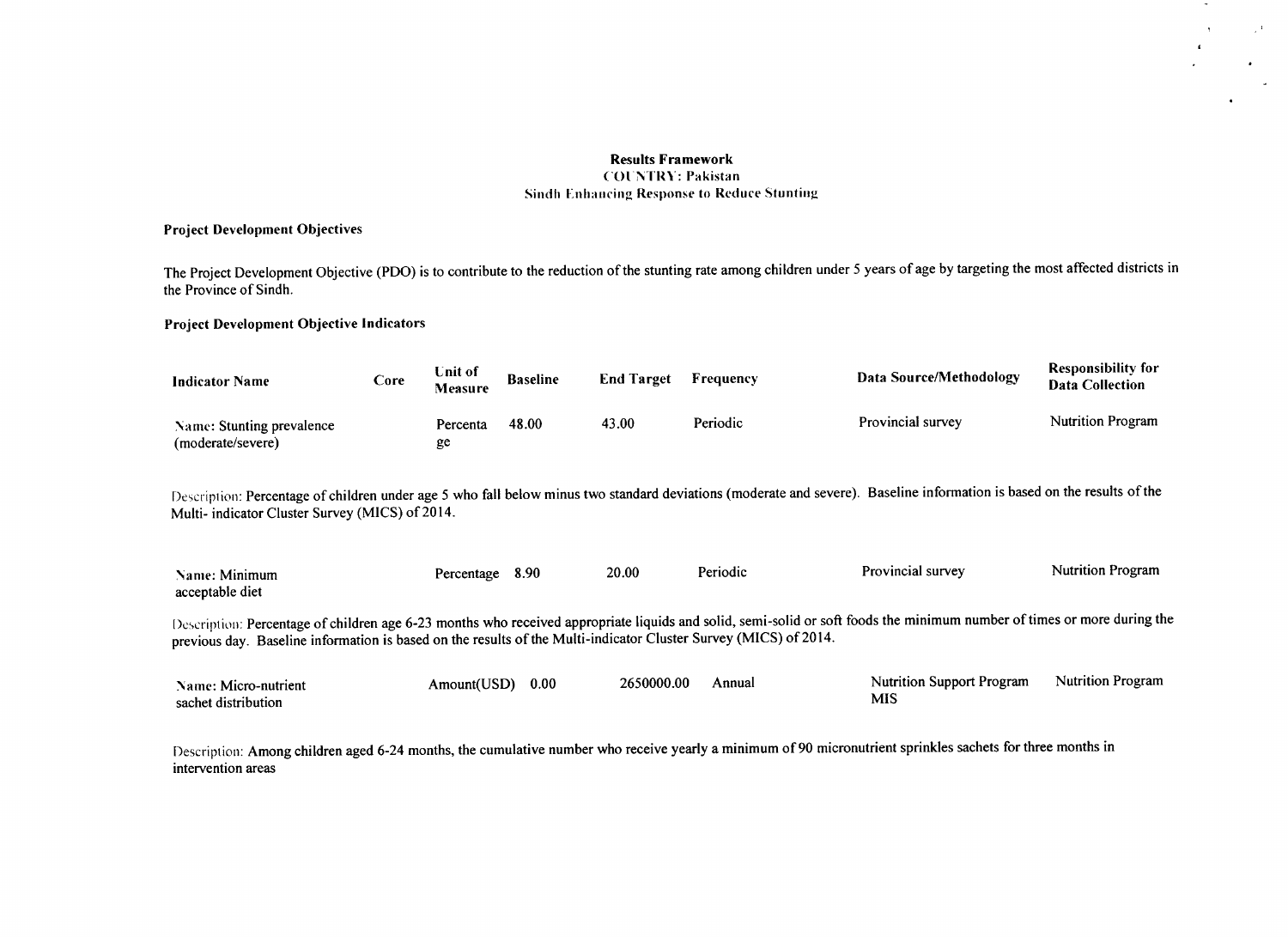| <b>Intermediate Results Indicators</b><br><b>Unit of</b><br><b>Data Source/Methodology</b><br><b>End Target</b><br>Frequency<br><b>Baseline</b><br>Core<br><b>Indicator Name</b><br>Measure<br>LHW and MNCH MIS<br>Annual<br>1950000.00<br>0.00<br>Number<br>Name: Prenatal care visits<br>at community level<br>Description: Among pregnant women, the cumulative no. who received at least four prenatal care visits at community level.<br><b>Nutrition MIS</b><br>1850000.00<br>Annual<br>0.00<br>Number<br>Name: Iron<br>supplementation among<br><b>PLW</b><br>Description: Among pregnant women, the cumulative number who received iron tablets or syrup during the pregnancy.<br><b>EPI Routine MIS</b><br>1100000.00<br>Annual<br>0.00<br>Number<br>Name: TT2 at primary and<br>secondary health services<br>Description: Among pregnant women, the cumulative number who received two or more tetanus toxoid injections during the pregnancy of the last live birth.<br>Routine MIS, Routine DHIS<br>Annual<br>12000000.00<br>0.00<br>Number<br>Name: Users of Modern<br>and CMW data<br>Contraceptive Methods<br>Description: Among women of reproductive age, the cumulative number using public sector facilities to obtain modern contraceptives.<br><b>Nutrition Support Program</b><br>7950000.00<br>Annual | <b>Indicator Name</b> | Core | <b>Unit of</b><br><b>Measure</b> | <b>Baseline</b> | <b>End Target</b> | Frequency | <b>Data Source/Methodology</b> | <b>Responsibility for</b><br><b>Data Collection</b> |
|------------------------------------------------------------------------------------------------------------------------------------------------------------------------------------------------------------------------------------------------------------------------------------------------------------------------------------------------------------------------------------------------------------------------------------------------------------------------------------------------------------------------------------------------------------------------------------------------------------------------------------------------------------------------------------------------------------------------------------------------------------------------------------------------------------------------------------------------------------------------------------------------------------------------------------------------------------------------------------------------------------------------------------------------------------------------------------------------------------------------------------------------------------------------------------------------------------------------------------------------------------------------------------------------------------------------------|-----------------------|------|----------------------------------|-----------------|-------------------|-----------|--------------------------------|-----------------------------------------------------|
|                                                                                                                                                                                                                                                                                                                                                                                                                                                                                                                                                                                                                                                                                                                                                                                                                                                                                                                                                                                                                                                                                                                                                                                                                                                                                                                              |                       |      |                                  |                 |                   |           |                                |                                                     |
|                                                                                                                                                                                                                                                                                                                                                                                                                                                                                                                                                                                                                                                                                                                                                                                                                                                                                                                                                                                                                                                                                                                                                                                                                                                                                                                              |                       |      |                                  |                 |                   |           |                                | <b>Responsibility for</b><br><b>Data Collection</b> |
|                                                                                                                                                                                                                                                                                                                                                                                                                                                                                                                                                                                                                                                                                                                                                                                                                                                                                                                                                                                                                                                                                                                                                                                                                                                                                                                              |                       |      |                                  |                 |                   |           |                                | LHW Program,<br><b>MNCH</b> Program                 |
|                                                                                                                                                                                                                                                                                                                                                                                                                                                                                                                                                                                                                                                                                                                                                                                                                                                                                                                                                                                                                                                                                                                                                                                                                                                                                                                              |                       |      |                                  |                 |                   |           |                                |                                                     |
|                                                                                                                                                                                                                                                                                                                                                                                                                                                                                                                                                                                                                                                                                                                                                                                                                                                                                                                                                                                                                                                                                                                                                                                                                                                                                                                              |                       |      |                                  |                 |                   |           |                                | DOH/Nutrition<br><b>Support Program</b>             |
|                                                                                                                                                                                                                                                                                                                                                                                                                                                                                                                                                                                                                                                                                                                                                                                                                                                                                                                                                                                                                                                                                                                                                                                                                                                                                                                              |                       |      |                                  |                 |                   |           |                                |                                                     |
|                                                                                                                                                                                                                                                                                                                                                                                                                                                                                                                                                                                                                                                                                                                                                                                                                                                                                                                                                                                                                                                                                                                                                                                                                                                                                                                              |                       |      |                                  |                 |                   |           |                                | DOH/EPI Program                                     |
|                                                                                                                                                                                                                                                                                                                                                                                                                                                                                                                                                                                                                                                                                                                                                                                                                                                                                                                                                                                                                                                                                                                                                                                                                                                                                                                              |                       |      |                                  |                 |                   |           |                                |                                                     |
|                                                                                                                                                                                                                                                                                                                                                                                                                                                                                                                                                                                                                                                                                                                                                                                                                                                                                                                                                                                                                                                                                                                                                                                                                                                                                                                              |                       |      |                                  |                 |                   |           |                                | Population Program,<br><b>MNCH</b> Program          |
|                                                                                                                                                                                                                                                                                                                                                                                                                                                                                                                                                                                                                                                                                                                                                                                                                                                                                                                                                                                                                                                                                                                                                                                                                                                                                                                              |                       |      |                                  |                 |                   |           |                                |                                                     |
|                                                                                                                                                                                                                                                                                                                                                                                                                                                                                                                                                                                                                                                                                                                                                                                                                                                                                                                                                                                                                                                                                                                                                                                                                                                                                                                              | Name: MUAC screening  |      | Number                           | 0.00            |                   |           |                                | <b>Nutrition Program</b>                            |

 $\omega^{(1)}$ 

 $\mathcal{A}^{\pm}$  $\mathbb{Z}^2$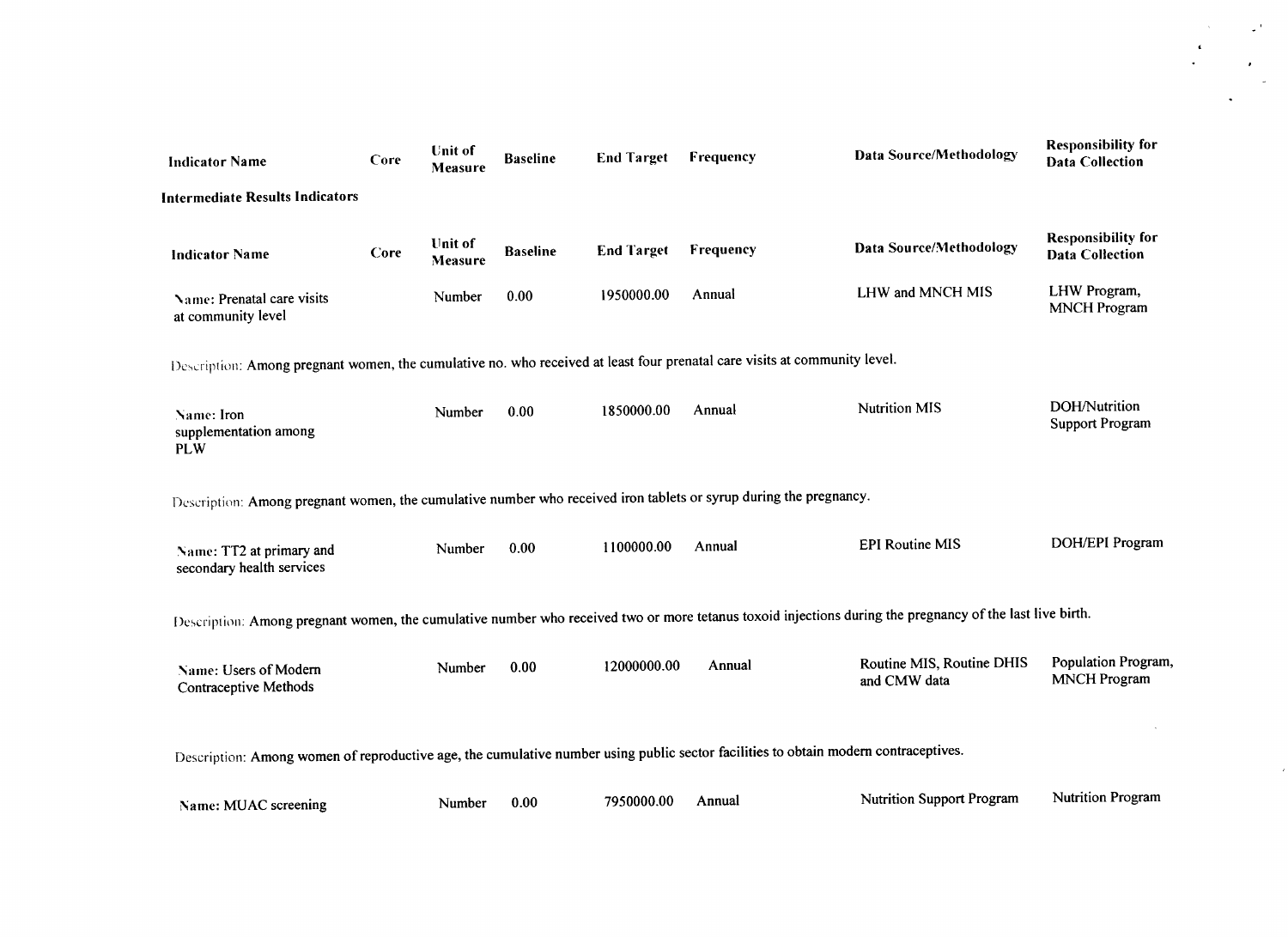| <b>Indicator Name</b>                                                                                                                                | Core                                                                                                                                                                   | Unit of<br>Measure | <b>Baseline</b> | <b>End Target</b> | Frequency | <b>Data Source/Methodology</b>                                                                                                                                           | <b>Responsibility for</b><br><b>Data Collection</b>  |  |  |  |  |
|------------------------------------------------------------------------------------------------------------------------------------------------------|------------------------------------------------------------------------------------------------------------------------------------------------------------------------|--------------------|-----------------|-------------------|-----------|--------------------------------------------------------------------------------------------------------------------------------------------------------------------------|------------------------------------------------------|--|--|--|--|
| at community level                                                                                                                                   |                                                                                                                                                                        |                    |                 |                   |           | <b>MIS</b>                                                                                                                                                               |                                                      |  |  |  |  |
| Description: Among children age 6-59 months, the cumulative number who have been screened (MUAC) for malnutrition at community level by LHW and CHW. |                                                                                                                                                                        |                    |                 |                   |           |                                                                                                                                                                          |                                                      |  |  |  |  |
| Name: Cumulative<br>number of villages<br>certified ODF                                                                                              |                                                                                                                                                                        | Number             | 0.00            | 10400.00          | Quarterly | ODF certification process                                                                                                                                                | <b>Local Government</b><br>Sanitation<br>Directorate |  |  |  |  |
| Description: Cumulative number of villages certified Open Defecation Free                                                                            |                                                                                                                                                                        |                    |                 |                   |           |                                                                                                                                                                          |                                                      |  |  |  |  |
| Name: Cumulative<br>number of kitchen gardens<br>established                                                                                         |                                                                                                                                                                        | Number             | 0.00            | 2600.00           | Annual    | <b>Agriculture MIS</b>                                                                                                                                                   | Agriculture<br>Department                            |  |  |  |  |
| demonstration kitchen garden or 1740) established.                                                                                                   |                                                                                                                                                                        |                    |                 |                   |           | Description: Cumulative number of demonstration kitchen gardens established (estimated at 870) along with the resulting replicated kitchen gardens (estimated at two per |                                                      |  |  |  |  |
| Name: Cumulative<br>number of households<br>establishing backyard<br>poultry raising and goat<br>farming                                             |                                                                                                                                                                        | Number             | 0.00            | 26000.00          | Annual    | <b>Livestock MIS</b>                                                                                                                                                     | Livestock<br>Department                              |  |  |  |  |
| 100 villages x 24 districts).                                                                                                                        | Description: Cumulative number of households establishing backyard poultry raising (5 HH x 100 villages x 24 districts) and establishing backyard goat farming (5 HH x |                    |                 |                   |           |                                                                                                                                                                          |                                                      |  |  |  |  |
| Name: Cumulative<br>number of community fish                                                                                                         |                                                                                                                                                                        | Number             | 0.00            | 2600.00           | Annual    | <b>Fisheries MIS</b>                                                                                                                                                     | Fisheries                                            |  |  |  |  |

 $\omega^{-1}$ 

 $\frac{1}{2} \sum_{i=1}^{n} \frac{1}{2} \left( \frac{1}{2} \sum_{i=1}^{n} \frac{1}{2} \right) \left( \frac{1}{2} \sum_{i=1}^{n} \frac{1}{2} \right)$ 

 $\mathbf{v}$ 

 $\bullet$  .

 $\sim$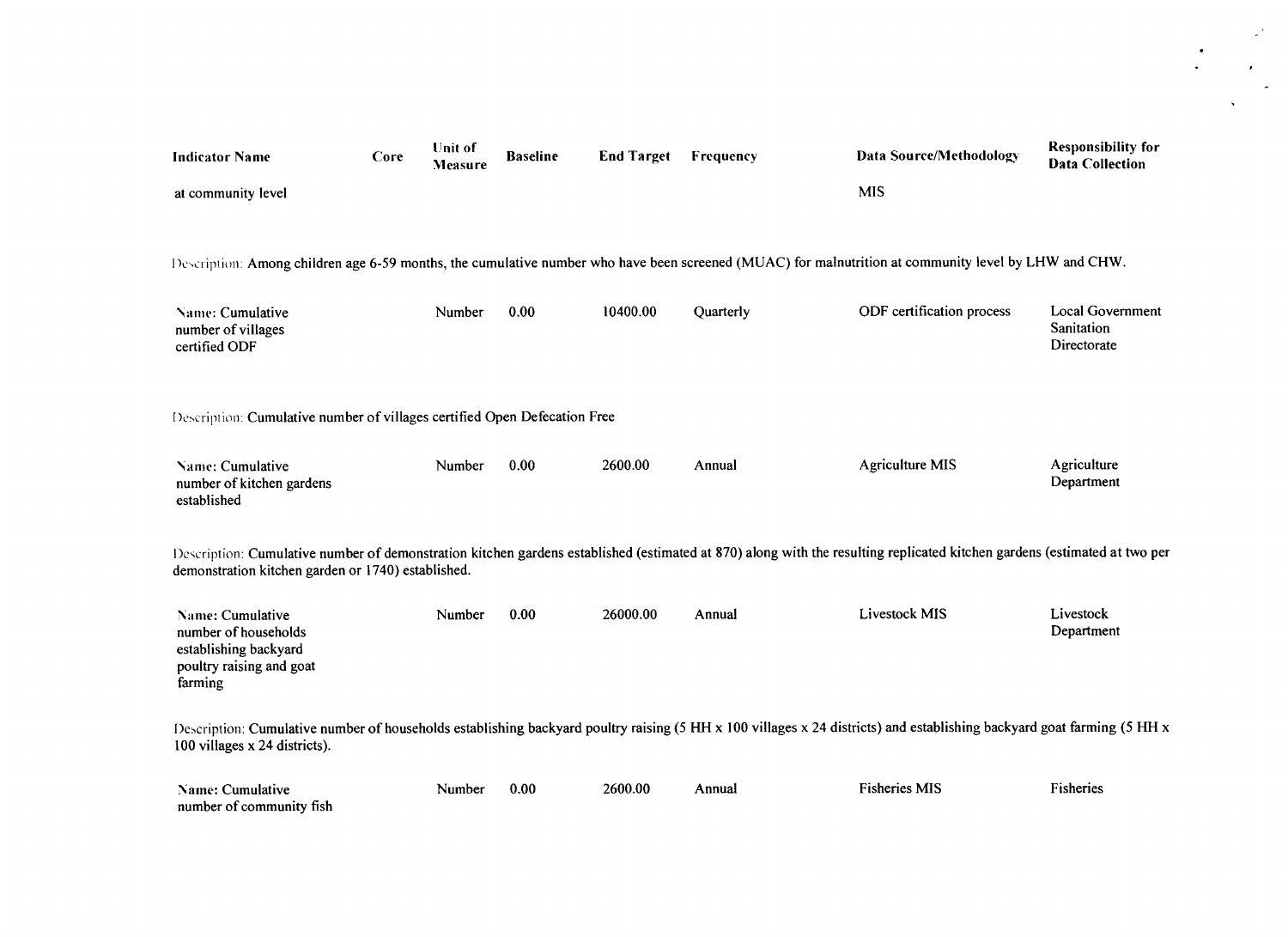| <b>Indicator Name</b>                                                                                                                                                                | Core | <b>Unit of</b><br>Measure | <b>Baseline</b> | <b>End Target</b> | Frequency | <b>Data Source/Methodology</b> | <b>Responsibility for</b><br><b>Data Collection</b> |  |  |  |
|--------------------------------------------------------------------------------------------------------------------------------------------------------------------------------------|------|---------------------------|-----------------|-------------------|-----------|--------------------------------|-----------------------------------------------------|--|--|--|
| ponds established                                                                                                                                                                    |      |                           |                 |                   |           |                                | Department                                          |  |  |  |
|                                                                                                                                                                                      |      |                           |                 |                   |           |                                |                                                     |  |  |  |
| Description: Cumulative number of demonstration fish ponds established (estimated at 1209) along with the resulting replicated fish pond gardens (estimated at 1480)<br>established. |      |                           |                 |                   |           |                                |                                                     |  |  |  |
| Name: Cumulative<br>number of children (36-59<br>months) attending Early<br><b>Childhood Education</b>                                                                               |      | Number                    | 0.00            | 3500000.00        | Annual    | <b>Sindh Education MIS</b>     | <b>RSU-SED</b>                                      |  |  |  |
| Description: Cumulative number of children in grades K-K2 (approximately 36-59 months) who attend early childhood education.                                                         |      |                           |                 |                   |           |                                |                                                     |  |  |  |
| Name: Number of<br>Mothers' Groups<br>established                                                                                                                                    |      | Number                    | 0.00            | 3900.00           | Annual    | <b>Education MIS</b>           | <b>RSU-SED</b>                                      |  |  |  |
| Description: Cumulative number of Mothers' Groups established to transfer nutrition information from school children to households with young children.                              |      |                           |                 |                   |           |                                |                                                     |  |  |  |
| Name: Provincial<br><b>Nutrition Steering</b><br>Committee functioning                                                                                                               |      | Number                    | 0.00            | 20.00             | Quarterly | <b>Sector Progress Reports</b> | <b>Nutrition Secretariat</b>                        |  |  |  |
| Description: Cumulative number of Quarterly Provincial Steering Committee Reports submitted in a timely manner                                                                       |      |                           |                 |                   |           |                                |                                                     |  |  |  |
| Name: Implementation of<br>a system to strengthen<br>coordination, collaboration<br>and feedback between the<br>AAP service providers and<br>target beneficiary                      |      | Text                      | No              | Yes               |           | <b>Sector Progress Reports</b> | <b>Nutrition Secretariat</b>                        |  |  |  |

 $\mathbb{R}^{\mathcal{A}_1}$ 

 $\mathcal{A}^{\mathrm{c}}$  and  $\sim$ 

 $\bullet$  .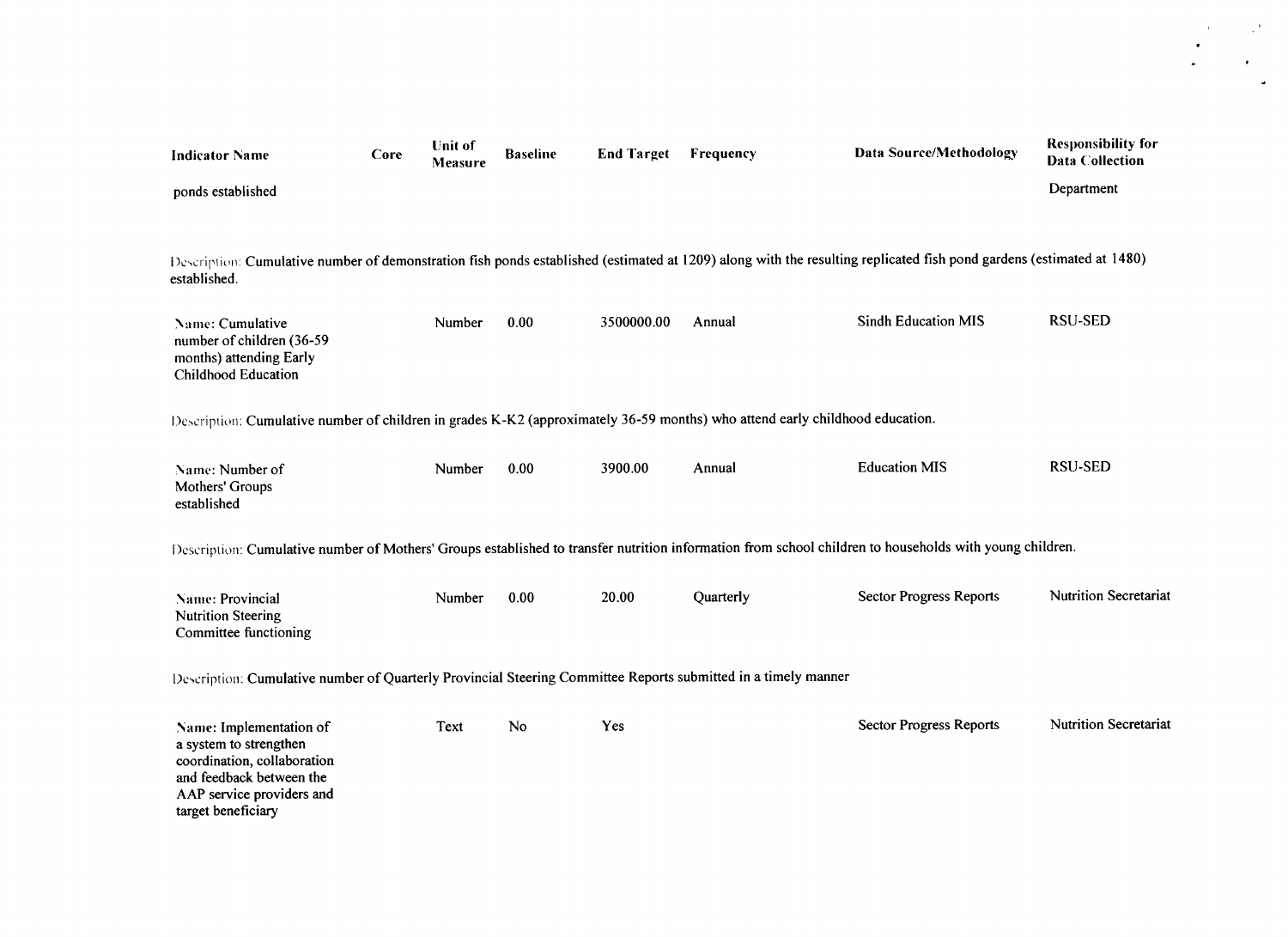| <b>Indicator Name</b>                                                                                                                    | Core | <b>Unit of</b><br>Measure | <b>Baseline</b> | <b>End Target</b> | Frequency | Data Source/Methodology                                                                                                                                                        | <b>Responsibility for</b><br><b>Data Collection</b> |
|------------------------------------------------------------------------------------------------------------------------------------------|------|---------------------------|-----------------|-------------------|-----------|--------------------------------------------------------------------------------------------------------------------------------------------------------------------------------|-----------------------------------------------------|
| populations                                                                                                                              |      |                           |                 |                   |           |                                                                                                                                                                                |                                                     |
| monitoring of AAP indicators, service satisfaction, or other results of interest to GoS                                                  |      |                           |                 |                   |           | Description: Establishment of a functional forum addressing: (i) awareness raising; (ii) informational exchanges; (iii) complaint registration and grievance redress; and (iv) |                                                     |
| Name: Pregnant/lactating<br>women, adolescent girls<br>and/or children under age<br>five-reached by basic<br>nutrition services (number) | √    | Number                    | 0.00            | 7950000.00        |           |                                                                                                                                                                                |                                                     |
| Children between the age<br>of 6 and 59 months<br>receiving Vitamin A<br>supplementation<br>(number)                                     | ✓    | Number                    | 0.00            | 7950000.00        | Annual    | Expanded Program on<br>Immunization                                                                                                                                            | <b>Nutrition Program</b>                            |

Description: This indicator includes total beneficiaries reached by any of the following services: direct feeding programs; programs promoting appropriate infant and young child feeding; nutrition programs for adolescent g

 $\sim$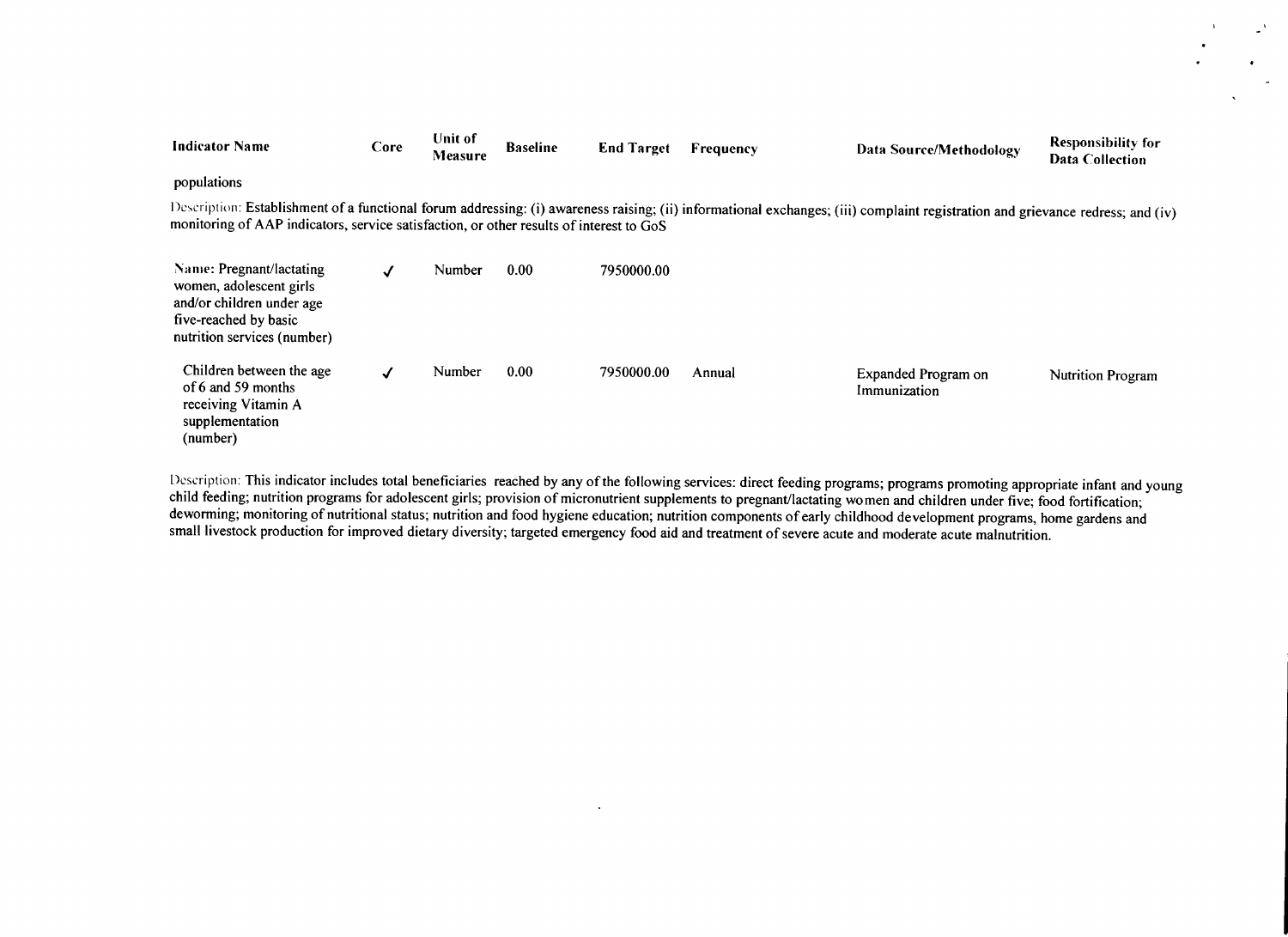# Target Values

 $\mathbb{R}^4$ 

 $\Delta$ 

 $\overline{a}$ 

# Project Development Objective Indicators

| <b>Indicator Name</b>                                                        | <b>Baseline</b> | YR1        | <b>YR2</b>      | YR3        | YR4        | YR5         | <b>End Target</b> |
|------------------------------------------------------------------------------|-----------------|------------|-----------------|------------|------------|-------------|-------------------|
| Stunting prevalence (moderate/severe)                                        | 48.00           | 47.00      | 46.00           | 45.00      | 44.00      | 43.00       | 43.00             |
| Minimum acceptable diet                                                      | 8.90            |            |                 |            |            |             | 20.00             |
| Micro-nutrient sachet distribution                                           | 0.00            |            |                 |            |            |             | 2650000.00        |
| <b>Intermediate Results Indicators</b>                                       |                 |            |                 |            |            |             |                   |
| <b>Indicator Name</b>                                                        | <b>Baseline</b> | YR1        | YR <sub>2</sub> | YR3        | <b>YR4</b> | YR5         | <b>End Target</b> |
| Prenatal care visits at community level                                      | 0.00            | 350000.00  | 725000.00       | 1100000.00 | 1525000.00 | 1950000.00  | 1950000.00        |
| Iron supplementation among PLW                                               | 0.00            | 340000.00  | 800000.00       | 740000.00  | 1575000.00 | 1850000.00  | 1850000.00        |
| TT2 at primary and secondary health<br>services                              | 0.00            | 750000.00  | 825000.00       | 900000.00  | 925000.00  | 1100000.00  | 1100000.00        |
| Users of Modern Contraceptive Methods                                        | 0.00            | 2175000.00 | 4450000.00      | 6850000.00 | 9375000.00 | 12000000.00 | 12000000.00       |
| MUAC screening at community level                                            | 0.00            | 575000.00  | 1350000.00      | 2600000.00 | 5275000.00 | 7950000.00  | 7950000.00        |
| Cumulative number of villages certified<br>ODF                               | 0.00            | 0.00       | 400.00          | 2200.00    | 5400.00    | 10400.00    | 10400.00          |
| Cumulative number of kitchen gardens<br>established                          | 0.00            | 0.00       | 1125.00         | 1665.00    | 2025.00    | 2600.00     | 2600.00           |
| Cumulative number of households<br>establishing backyard poultry raising and | 0.00            | 0.00       | 6000.00         | 12000.00   | 18000.00   | 26000.00    | 26000.00          |